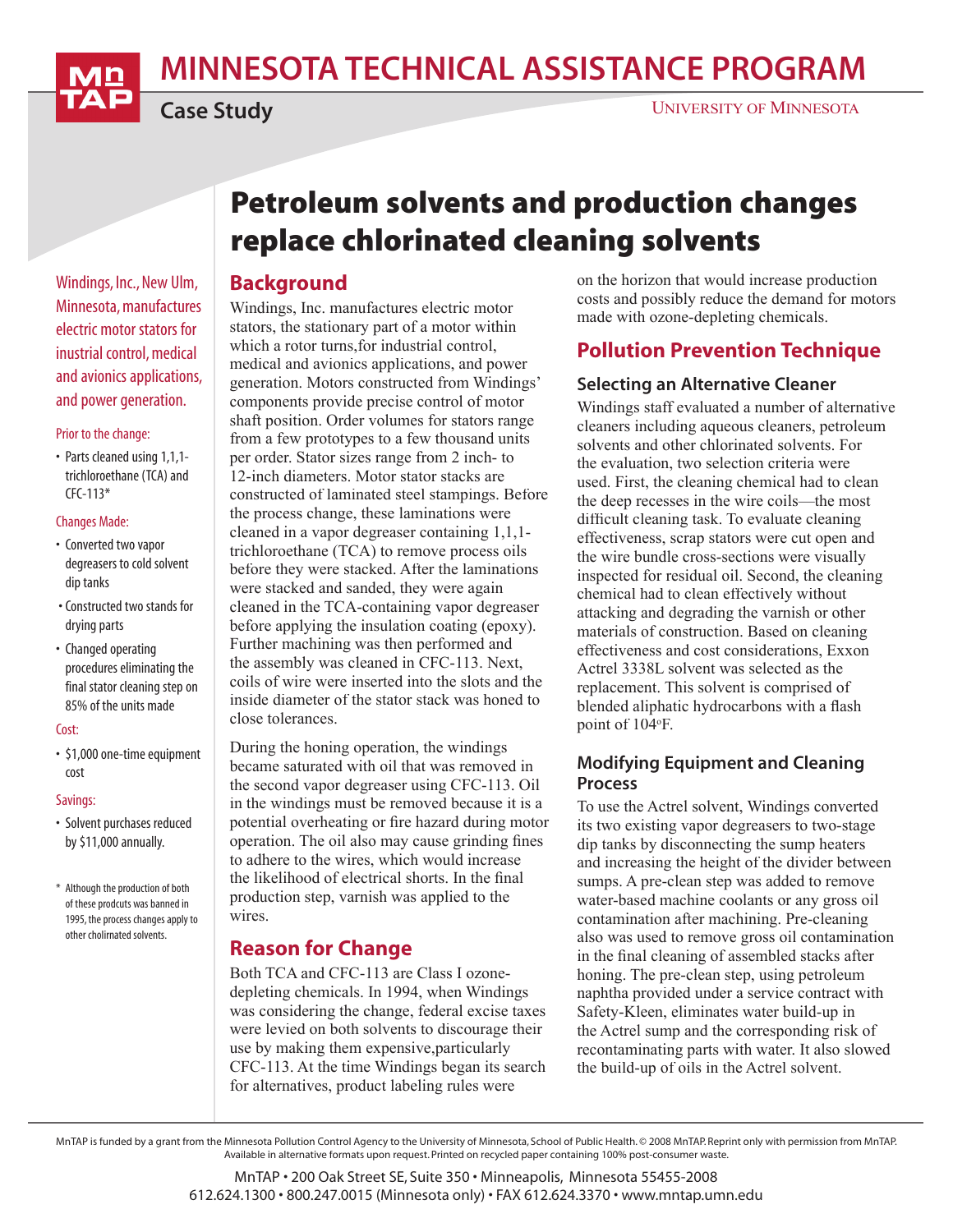#### New Cleaning Cycle

A new cleaning cycle for assembled stators was developed, including these steps:

- pre-clean in naphtha
- soak two minutes in the dirty Actrel sump, and hand agitate
- drain and transfer to the clean Actrel sump
- soak in the clean sump for 10 minutes with ultrasonics
- transfer to a drying table for manual blow-off with compressed air to remove and recover excess solvent
- one hour of forced-air drying

With the exception of the drying steps, the old vapor degreaser cycle time was similar to the new cleaning cycle. Other cleaning cycles at Windings also were similar, although two of the three other cleaning operations did not use a preclean step (cleaning laminations before stacking and also after sanding).

#### Optimizing Cleaning Procedures

After devising an acceptable cleaning process, Windings staff looked for ways to simplify and optimize its procedures. The most effective change involved eliminating the need for a final stator cleaning by not contaminating the wire winding. This was accomplished by modifying manufacturing procedures to do machining steps, such as sizing the inside and outside stack dimensions, before the windings were installed in the stack. It also required operators to take more care when applying varnish to the installed windings. As a result, 85% of the production volume no longer needs the last and most difficult cleaning step. Only stators with the tightest mechanical tolerances required machining after the windings are installed, and need cleaning after assembly.

## Implementation Problems

#### Drying Time

The most significant problem encountered after changing to the Actrel cleaning solvent was an increase in production time due to longer drying times. When Windings used CFC-113, drying times were not significant. With Actrel 3338L, drying stators after cleaning initially took four hours. This drying time was reduced to one hour by using drying tables designed and constructed by Windings staff. The drying table consists of a wood structure with a blower that moves roomtemperature air vertically through a screen mesh platform on which parts are placed. The one-hour drying time was still too long to complete motor assembly within an eight-hour shift, so Windings rescheduled initial assembly operations for each batch of stators to start the previous day.

#### Fire Hazard

When petroleum solvents replace nonflammable chlorinated solvents, increased fire hazard is generally a concern. Windings found that the ultrasonic sump raised the temperature of the solvent close to the flash point when the ultrasonics were in use. To solve this problem, Windings

cooled the ultrasonic sump with a chiller coil that was part of the original vapor degreaser design. Since the volume of petroleum solvent needed to be open and in use was well below the 60-gallon limit in the national fire code for Class II liquids, no other equipment or facility changes were required to reduce fire hazards.

#### VOC Emissions

The effect of volatile organic compound (VOC) emissions from cleaning with petroleum solvents was considered. However, Windings found that a smaller amount of Actrel solvent was needed for cleaning than when using chlorinated solvents. They only needed to purchase four 55-gallon drums of Actrel annually, as compared to ten 55-gallon drums of chlorinated solvents. In addition, less than half of the Actrel solvent purchased,approximately 25%, was lost to evaporation, as compared to an estimated 80% of chlorinated solvents. The evaporative losses of petroleum to the air were well under the thresholds requiring an air quality permit.

## Cost and Benefits

About \$11,000 per year in net savings was expected from the solvent substitution. Savings in solvent purchases is the largest component. In 1992, six drums of CFC-113 and four drums of TCA were purchased for \$11,400 and \$1,980 respectively. In the first year of the new cleaning procedure, four drums of Actrel 3338L were purchased for \$1,350. Eight changes per year of a 30-gallon Safety-Kleen washer cost about \$1,420, including the cost of parts washer rental, solvent purchase and solvent recycling.

On the average, two drums per year of chlorinated solvent (CFC-113 and TCA) waste were disposed of at a cost of \$400 per drum. Actrel waste was accumulated at the rate of two drums per year and cost about \$275 per drum to dispose of as hazardous waste, saving approximately \$250 per year.

Utility costs were not quantified. But, based on the comparison of required utilities, cost differences were thought to be small, with a slight advantage possibly going to the current operation. The new system uses two blowers running during the drying step (five hours per day), two compressed-air blow-offs operating for a few minutes each day, and an ultrasonic sump and a chiller used during the stator cleaning step. This compares to the old vapor degreaser operation where two sumps were heated, the vapor zones of two degreasers were chilled, and ultrasonics were used in one degreaser during the cleaning of all assembled stators.

The parts transfer to the drying table and manual blow-off was new and required a slight amount of additional labor. No new staff were required, so there was no additional labor cost. Further improvements are being considered to reduce staff time required for the new procedures.

Converting both vapor degreasers to dip tanks cost \$600 in materials and labor, and constructing two drying tables cost \$400, for a total of \$1,000 in one-time costs.

Additional benefits of the new system include: eliminating the second cleaning step on 85% of the production volume; avoiding product labels required when using ozone depleting